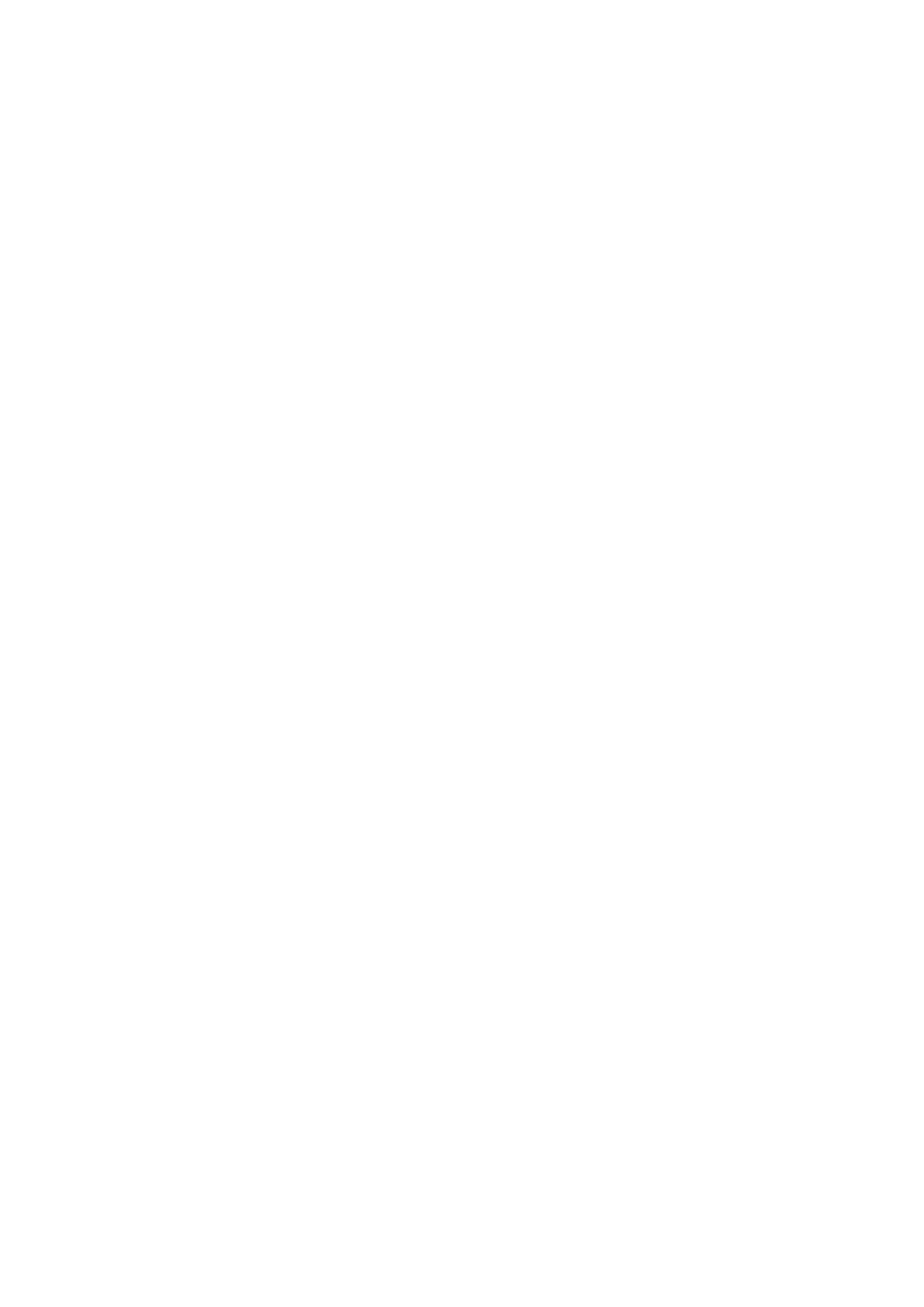

| <b>Introduction</b>                                                   |  |
|-----------------------------------------------------------------------|--|
| <b>Background &amp; Purpose</b>                                       |  |
| <b>Core Messages</b>                                                  |  |
| <b>Improving Services together</b>                                    |  |
| <b>Community Leadership in Tough Times</b>                            |  |
| <b>Delivering Renewal and Reform</b>                                  |  |
| Promoting equality, safe streets, social justice, clean green streets |  |
| <b>Best Practice Employers</b>                                        |  |
| Delivering a step change for local schools                            |  |
| Delivering support for people                                         |  |
|                                                                       |  |

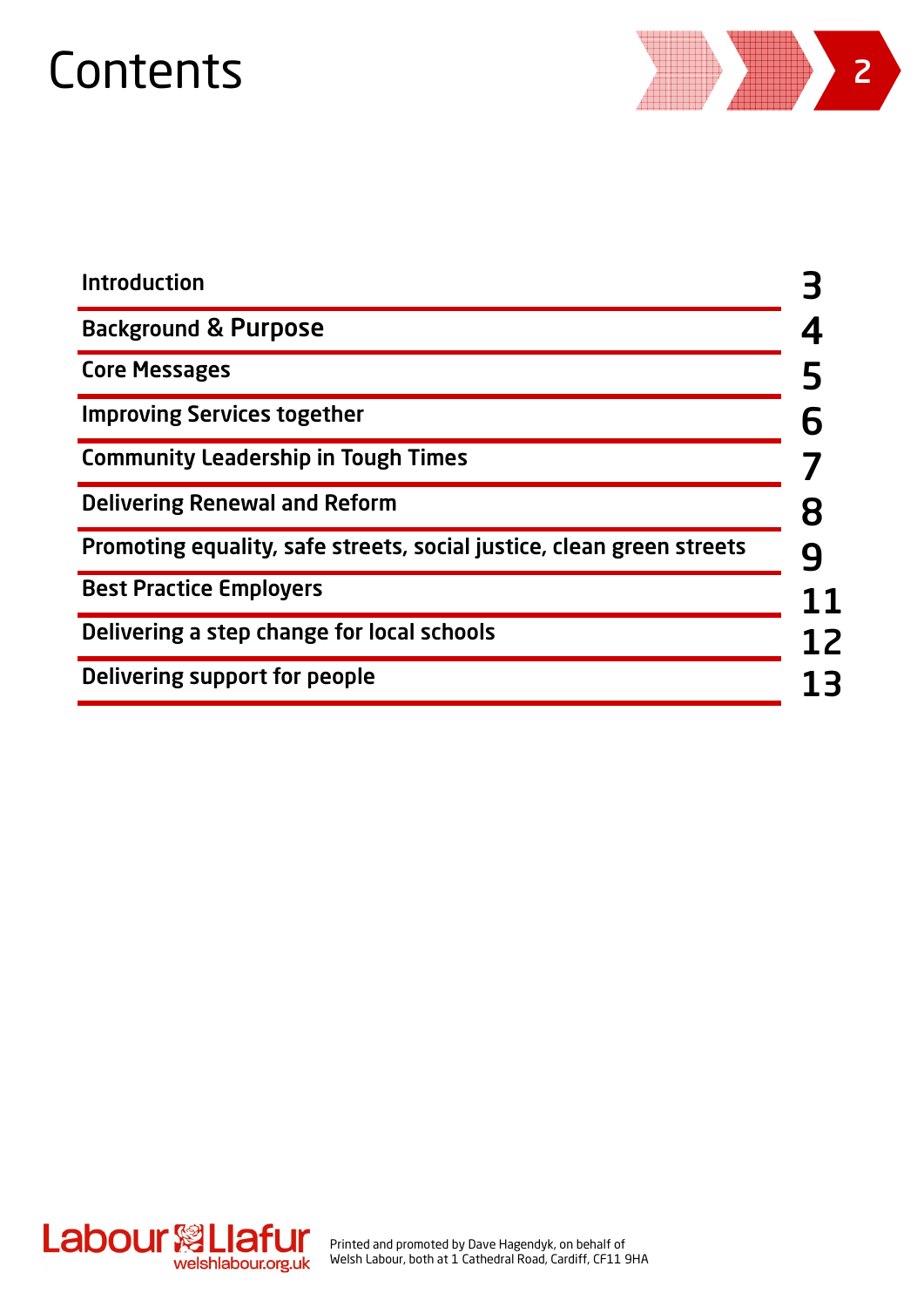

**Communities across Wales** need Labour councillors to speak up for them in these tough times. Welsh Labour councillors who will speak up against the damage being caused to our communities by the Tory-led UK government.

Welsh Labour councillors will work with local communities, neighbouring authorities and the Welsh Labour Government to improve local services. Electing Welsh Labour councillors is vital as they will:

- Speak up for jobs for our young people,
- Campaign for Safer streets,
- Improve education for our children and
- Care for the vulnerable in our society.

Whereas local councils across England have faced major cuts from the UK Tory-Lib Dem coalition, local government in Wales has been given a more beneficial financial settlement. This provides an opportunity for councils to respond to the many demands facing local services in what we all know are challenging financial times for the public services in Wales.

In these tough times Welsh Labour councillors will make sure we work to improve services together, give young people a fair chance in life, stand up for vital local services and to keep our promises.

**Rt Hon Peter Hain Rt Hon Carwyn Jones** Shadow Secretary of State First Minister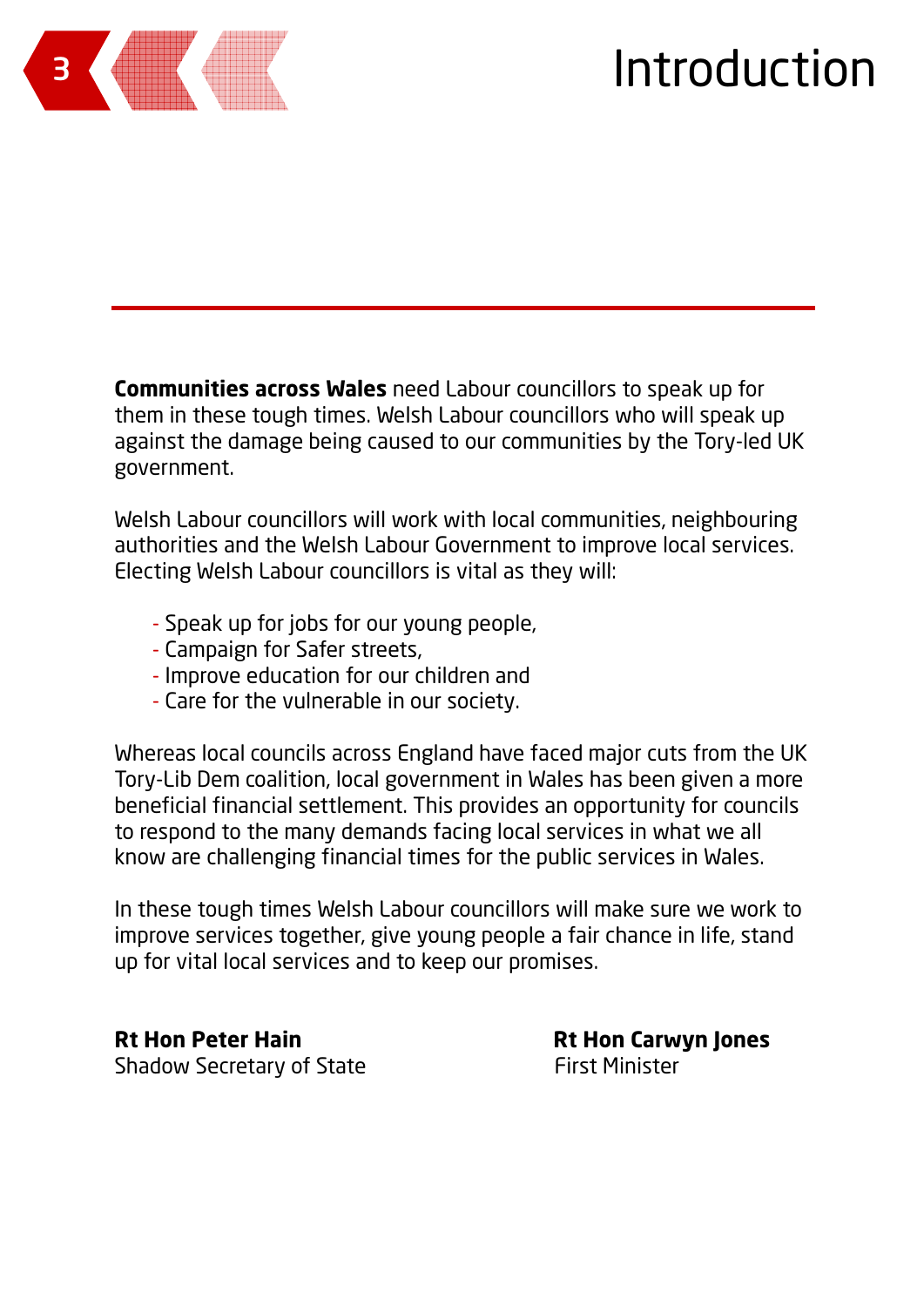### Background & Purpose <sup>4</sup>



**Welsh Labour** is preparing for the elections to Unitary Authorities that are to be held across Wales on May 3<sup>rd</sup> 2012. The party will seek to build upon the encouraging results of the recent Assembly elections so as to dramatically improve the position of Welsh Labour's voice in local government in Wales. After disappointing local election results in 2004 and 2008 our aim at the 2012 polls is to significantly increase the Welsh Labour voice in local government and to secure a greater influence in as many Unitary Authorities as possible. This will also require a renewal of local government as one of the foundation pillars of Welsh Labour.

The purpose of this paper is to suggest some **core messages** that local parties should address in preparing manifestos for the forthcoming elections. Each local government group in Wales, working with their local party structures, is responsible for the detailed electoral programme they will present to their local communities. However the core issues identified in this paper will ensure reasonable consistency between the work of Labour in the Welsh Government, the actions we take in Unitary Authorities across Wales, and have regard to the emerging messages from the Shadow Leadership at Westminster.

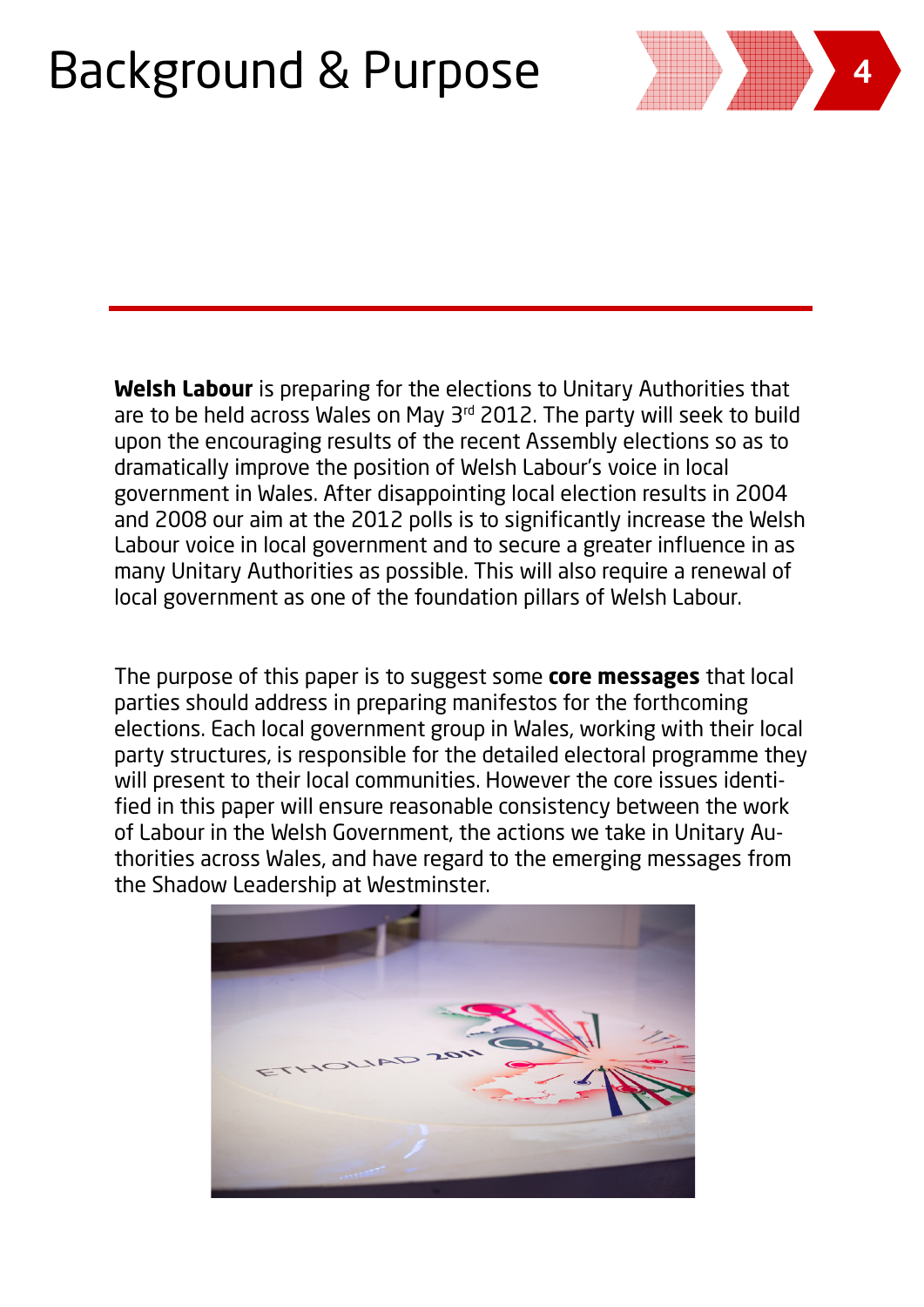

### **5 Core messages**

### Our core messages at the 2012 elections are that Welsh Labour will be:

- Improving Services Together
- Providing Community Leadership in tough times
- Delivering Renewal and Reform
- Promoting equality, safe streets, social justice, greener and cleaner communities.
- Best practice employers promoting social partnership and workforce development.
- Delivering good value services that meet Community Priorities.

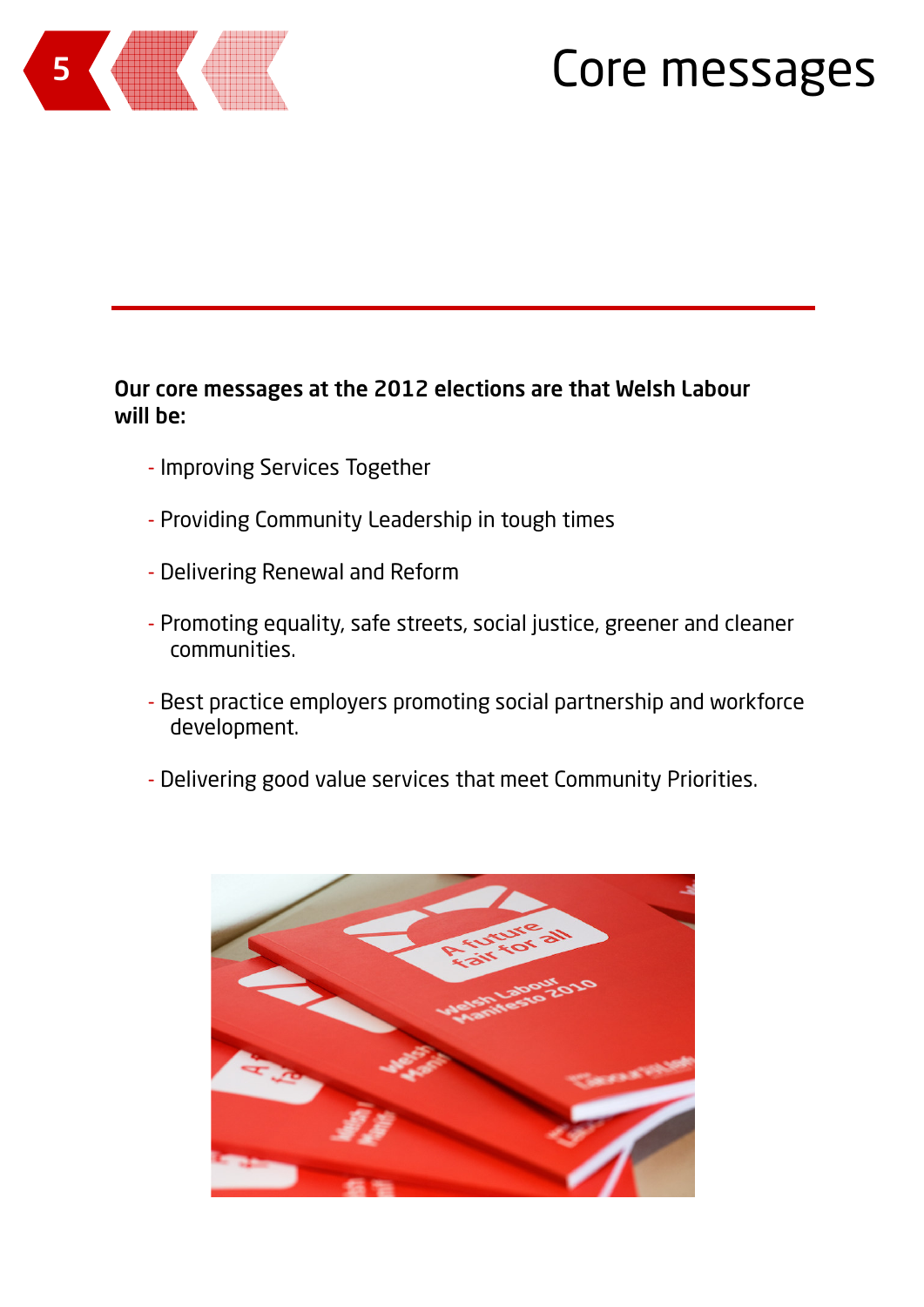### Improving Services Together



- **Promoting partnership and collaborative work** and using effective partnerships, with both local communities and regional neighbours, to deliver ongoing improvements in council functions, the effectiveness and efficiency of services during these challenging times.
- **Ensuring Capital investment** is maximised to renew our local economies, providing jobs for local communities. Welsh Labour Councils will make best use of their prudential borrowing arrange ments to deliver local and regional benefits. This will include appro priate pooling of funds to deliver investment across Wales.
- **Ensuring there is good value** for council taxpayers so that the demand for improved services is balanced with affordable council taxes.
- **Delivering better outcomes** for citizens and users of services by working to renew and reform local government services.

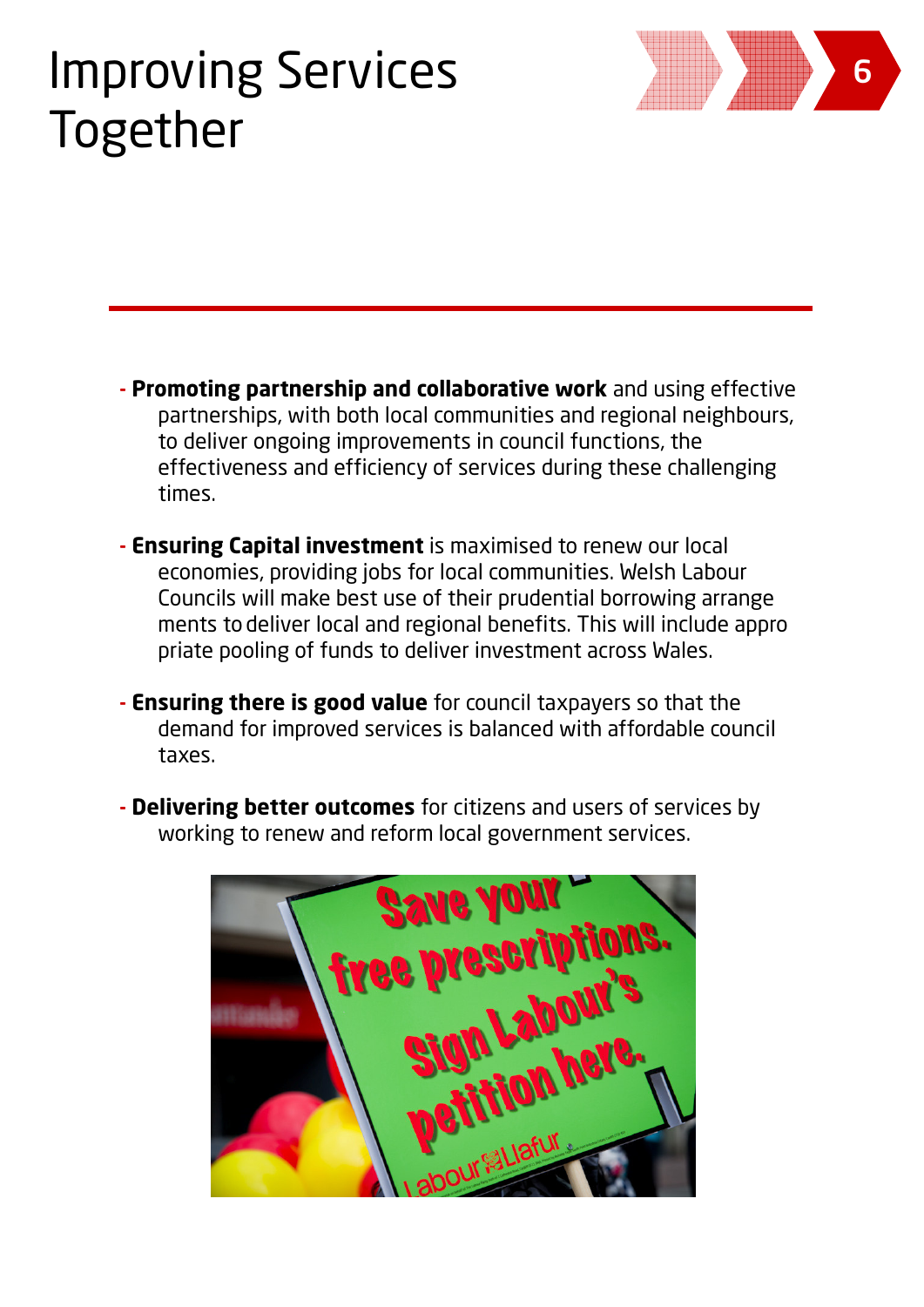

## Community Leadership in tough times

- **Providing local communities with strong leadership** ensuring local priorities can be matched with available budgets.
- **In challenging times** Welsh Labour Councils will provide leadership for local communities in order to help those communities respond to the challenging times we all face.
- **Leadership will include** rolling out the programme of legislation and the manifesto policies put before the people of Wales at the Assembly election of 2011.

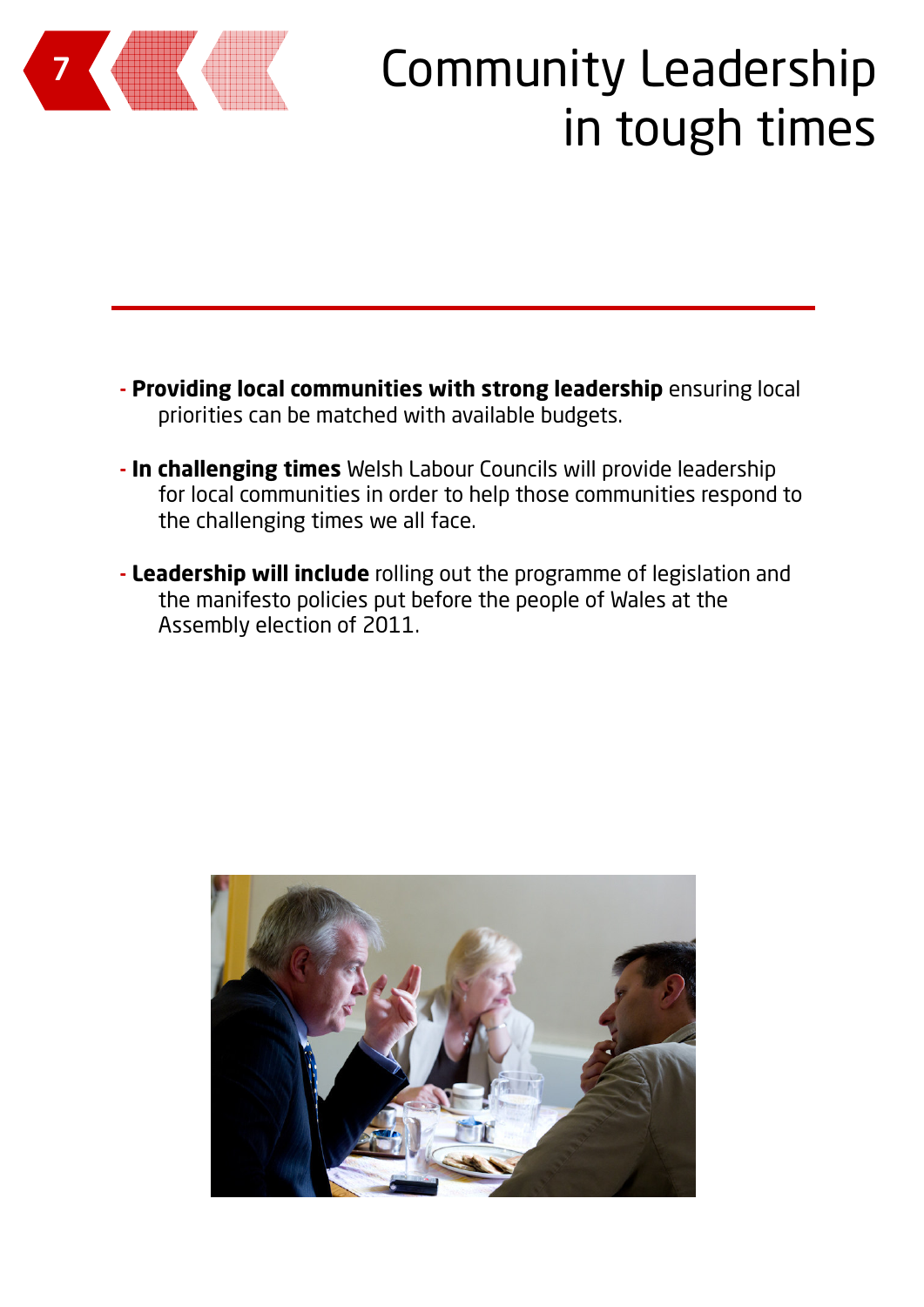### Delivering renewal and reform

 **- Provide a sharp focus on delivering better outcomes** for local communities and ensuring a more cost effective delivery of council functions and services.

8

 **- Ensure improvements** to education, social care and a focus on reviving the local economy as part of delivering renewal and reform. This will include promoting co-operative and mutual models of service delivery.

 **- Commissioning of appropriate** educational, social care and other functions at regional and sub regional levels in order to deliver the most effective management and delivery of services.

 **- Economic renewal** – seek to regenerate local communities and cooperate with neighbouring local authorities to drive up skills and deliver jobs and regeneration. This renewal will include investment that can be delivered through the regeneration of local housing stock.

 **- Improving Travel and Transport** - co-operate in the delivery of initiatives to secure integrated transport, improving bus and train services for local communities.

- **Housing initiatives** that help meet the need for more homes, affordable homes and a better quality of housing in local communities.

- **Strategic and Local Planning** frameworks that provide a sustainable future for communities across Wales including action to meet the zero waste challenge.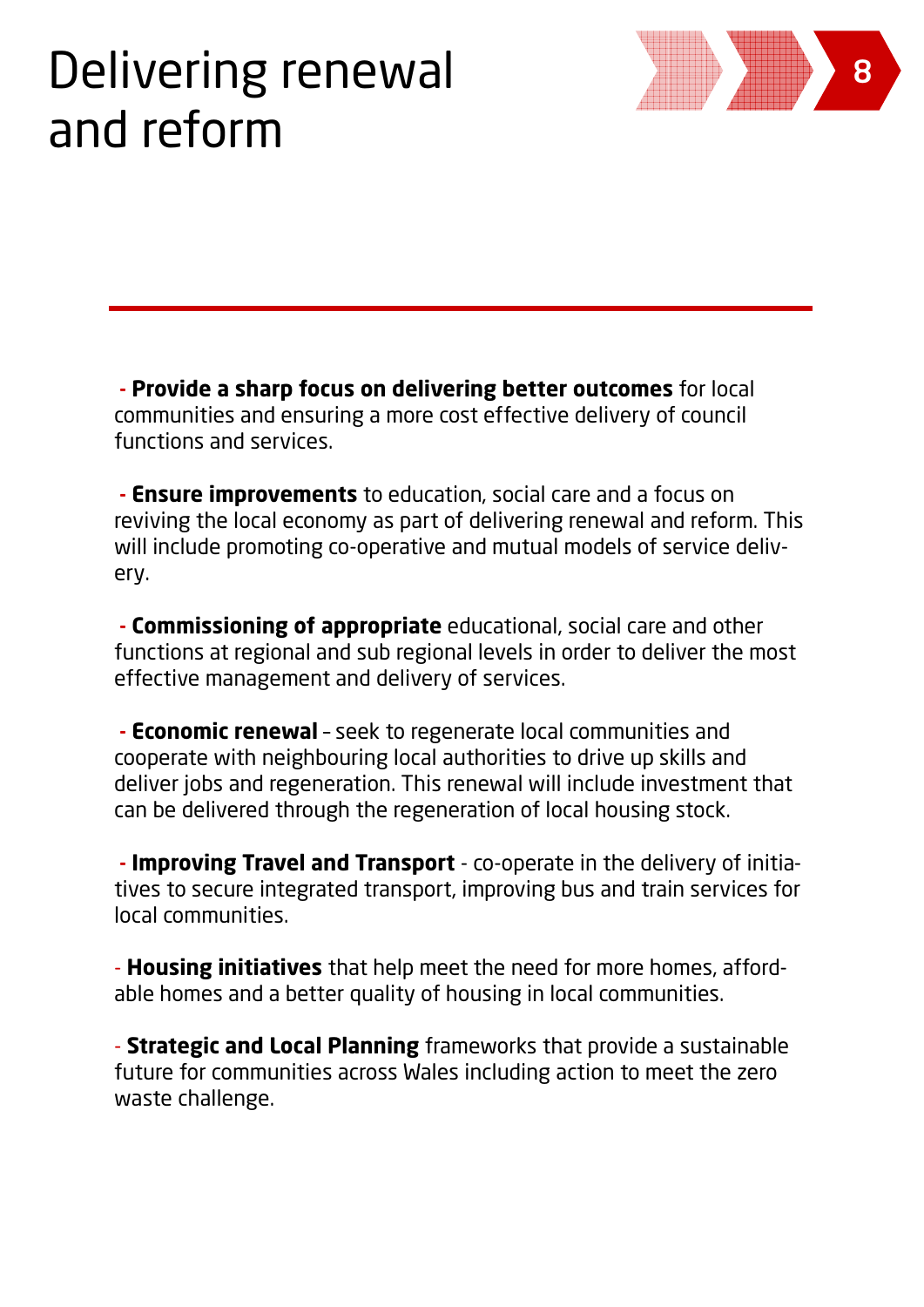

## Promoting equality, safe streets, social justice, clean green streets

- **At the heart of Welsh Labour's** work in local government is the drive for fairness, equality and promoting progress towards greater social justice and the need for sustainable communities across Wales.
- **Working to tackle poverty** and improve not only opportunities, but also the outcomes for the citizens of Wales.
- **Put the safety of local communities** high on our agenda and promote positive relationships with the Police, local communities and other partners. Welsh Labour is the only party prepared to take the action needed to make our streets safer.
- **Work closely with local policing teams** to deal quickly with local hotspots for crime and anti-social behaviour.
- **Tackling local community problems including** graffiti, rubbish/fly tipping, dog fouling and anti-social behaviour. This will include steps to secure responsible drinking in local communities.
- **Recognise sustainable development objectives** must be integrated in our work and that each Welsh Labour Council has a responsibility to promote sustainable activities in respect of the quality of their local environment, waste, transport, energy, biodiversity and eco systems and other activities.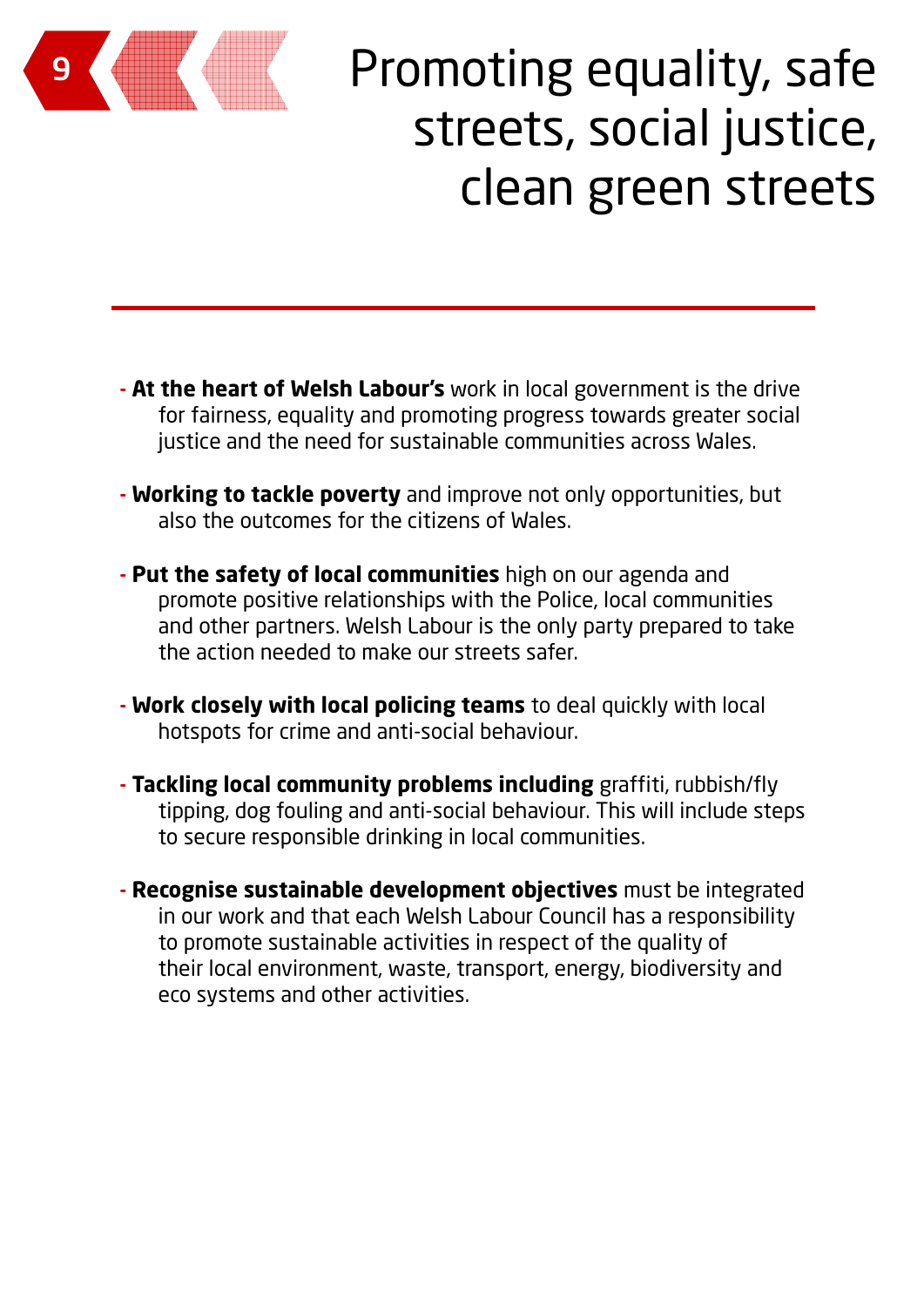

### Promoting equality, safe streets, social justice, clean green streets

- **Promoting the Welsh language** as part of the social and economic life of local communities. We will seek to increase the number of Welsh speakers and plan for the appropriate level of Welsh language educational facilities.
- **Providing effective local planning services and cutting the carbon emissions** produced by local council services.
- **Ensure a rapid response** to the needs of veterans and military personnel who may require council services such as assessment and adaptations.
- **Promote Fair Trade** practices.
- **Promote Labour's free travel scheme** for older person, the disabled and their carers.
- **Support work** to tackle and eradicate violence and domestic abuse**.**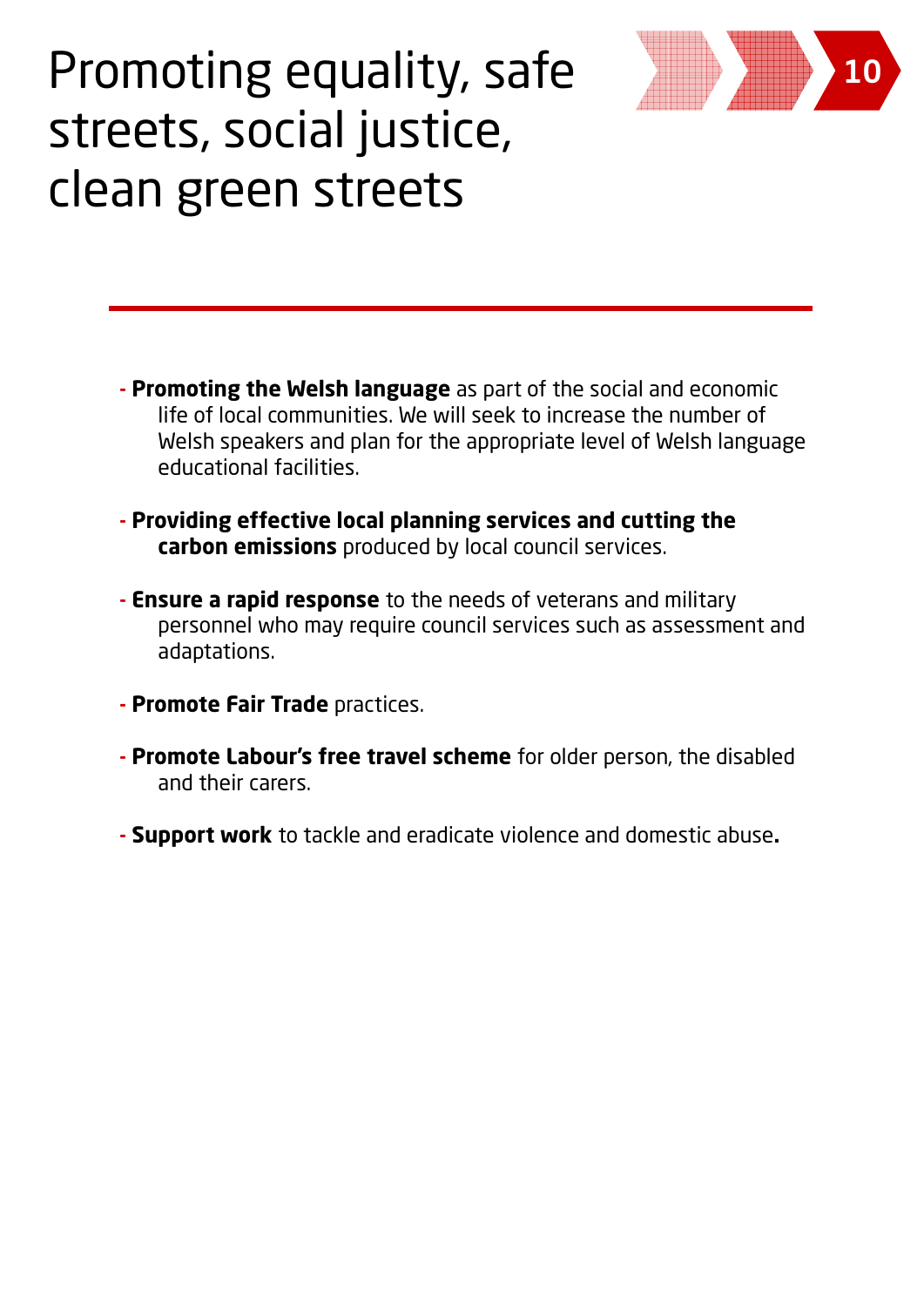

# Best practice employers

- **Strive to be beacons of best practice**, promoting the principles of social partnership, developing our workforces and encouraging a constructive relationship with trade unions.
- **Delivering on the principles of** *the Welsh Local Government Workforce Cost Reductions Memorandum of Understanding of January 2011 by:*
	- *>Meaningful two-way consultation and negotiation with a view to reaching agreement at a local level, >Transparency of information regarding the local financial position,*
	- *>Aim to avoid job loss and protect services by exploring all the potential options including, for example, service changes and Council Tax levels.*

*(See the Memorandum for full details).* 

- **Recognising that staff training and development,** healthy and contented workforces are major contributors to the successful delivery of council services.
- **Promoting the principles and practice of equality** across the council.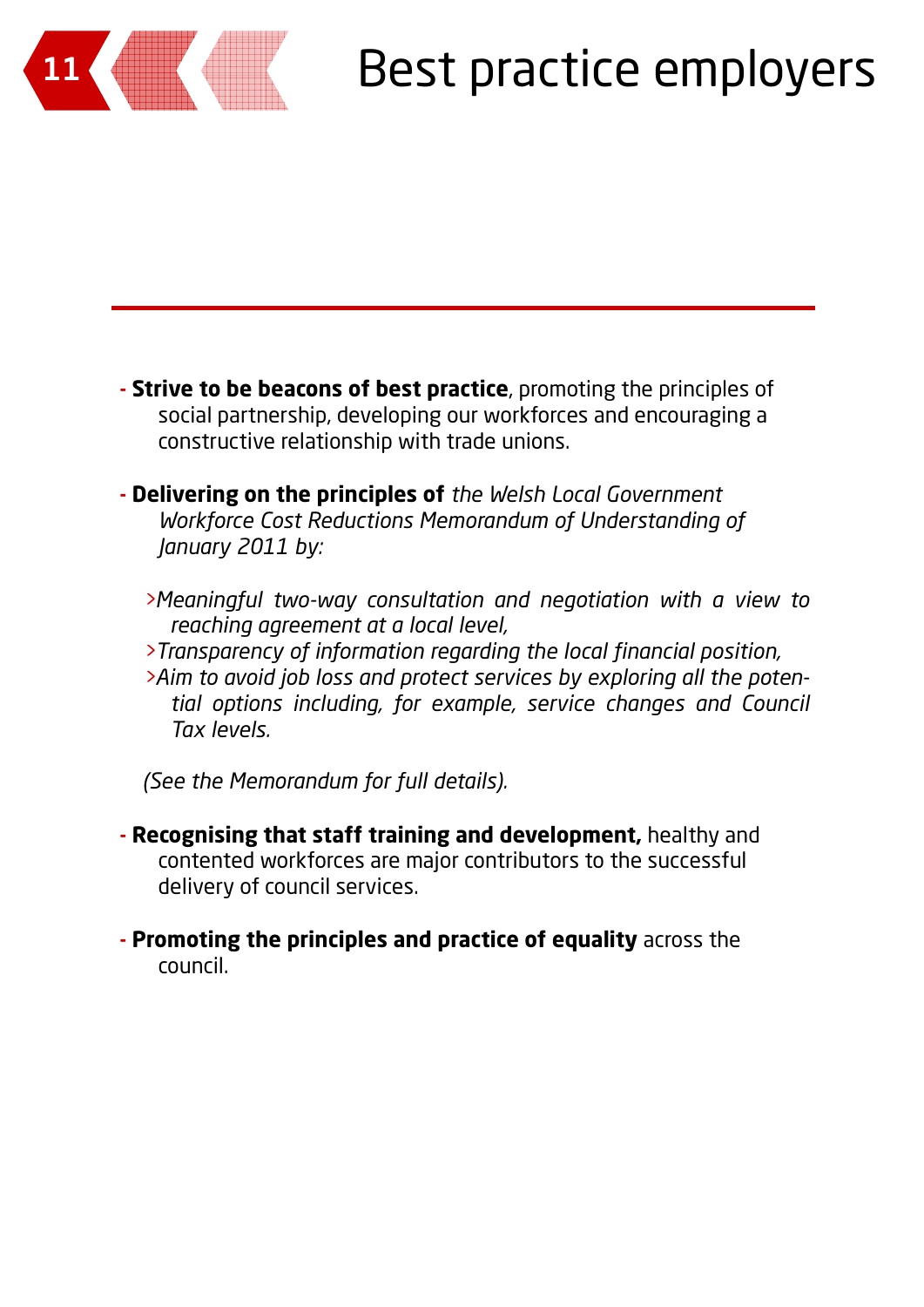### Delivering a step change for local schools



 **- Our mission** is to deliver the step change in schools standards and educational performance that will equip young people and learners for the future.

Welsh Labour Councils will:

 **- Delegate** at least 85% of schools funding to local schools.

 - **Focus on how education and schools money is spent,** not just the size of the budget**.**

 - **Promote free school breakfasts** and support the **Flying Start programme** for the early years.

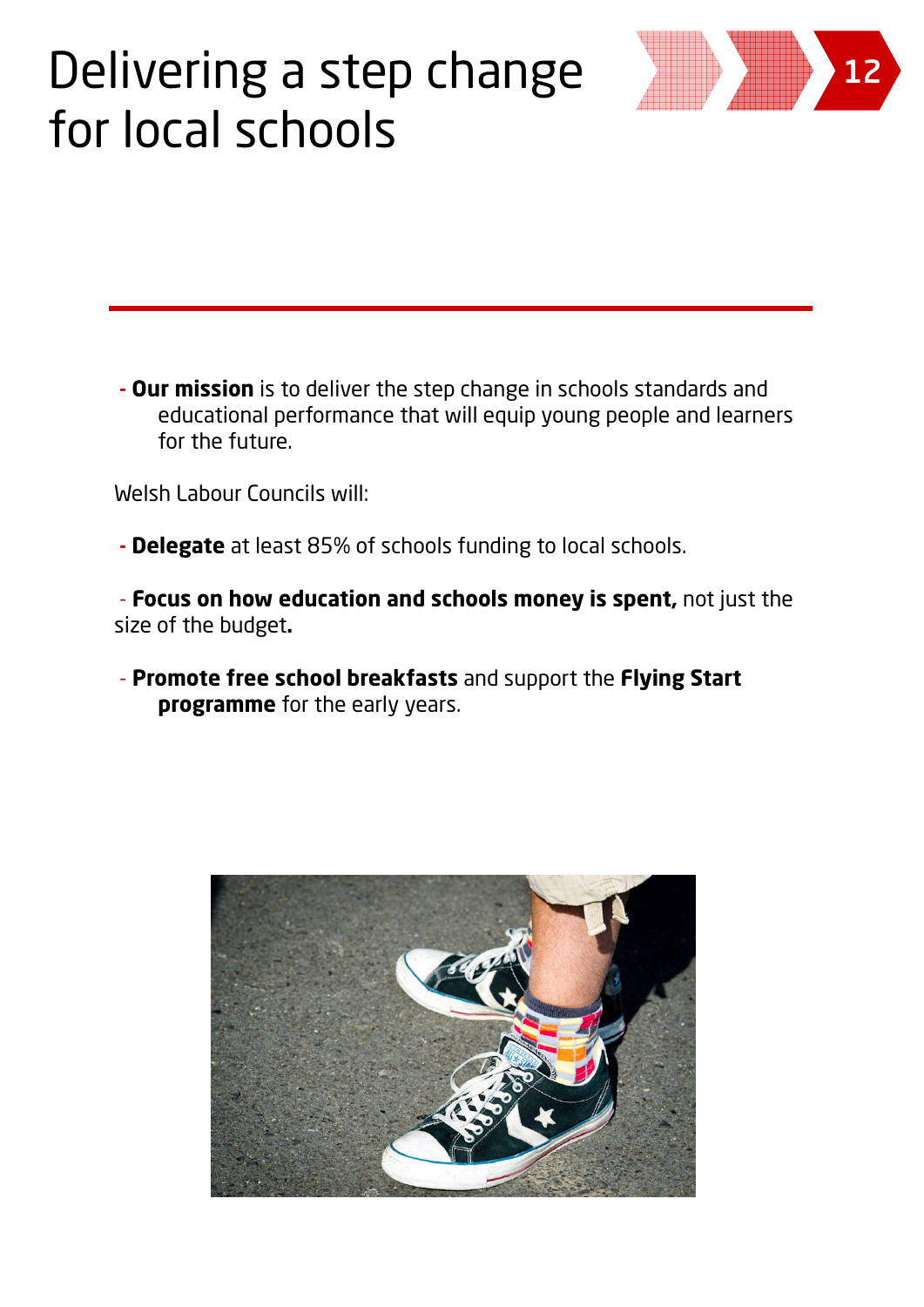

### Delivering support for people

 - **Ensure closer and smarter collaboration** in delivering care services through integrated social services departments.

- Participate in, and facilitate, the work of **partnership consortia**.

 - Ensure a **strategic approach** to commissioning, especially of specialist services.

Welsh Labour councils recognise that people require a seamless integration between health, social care and other public services. Our aim is to break down barriers, reduce disadvantages and secure equality of outcomes for people in communities across Wales.